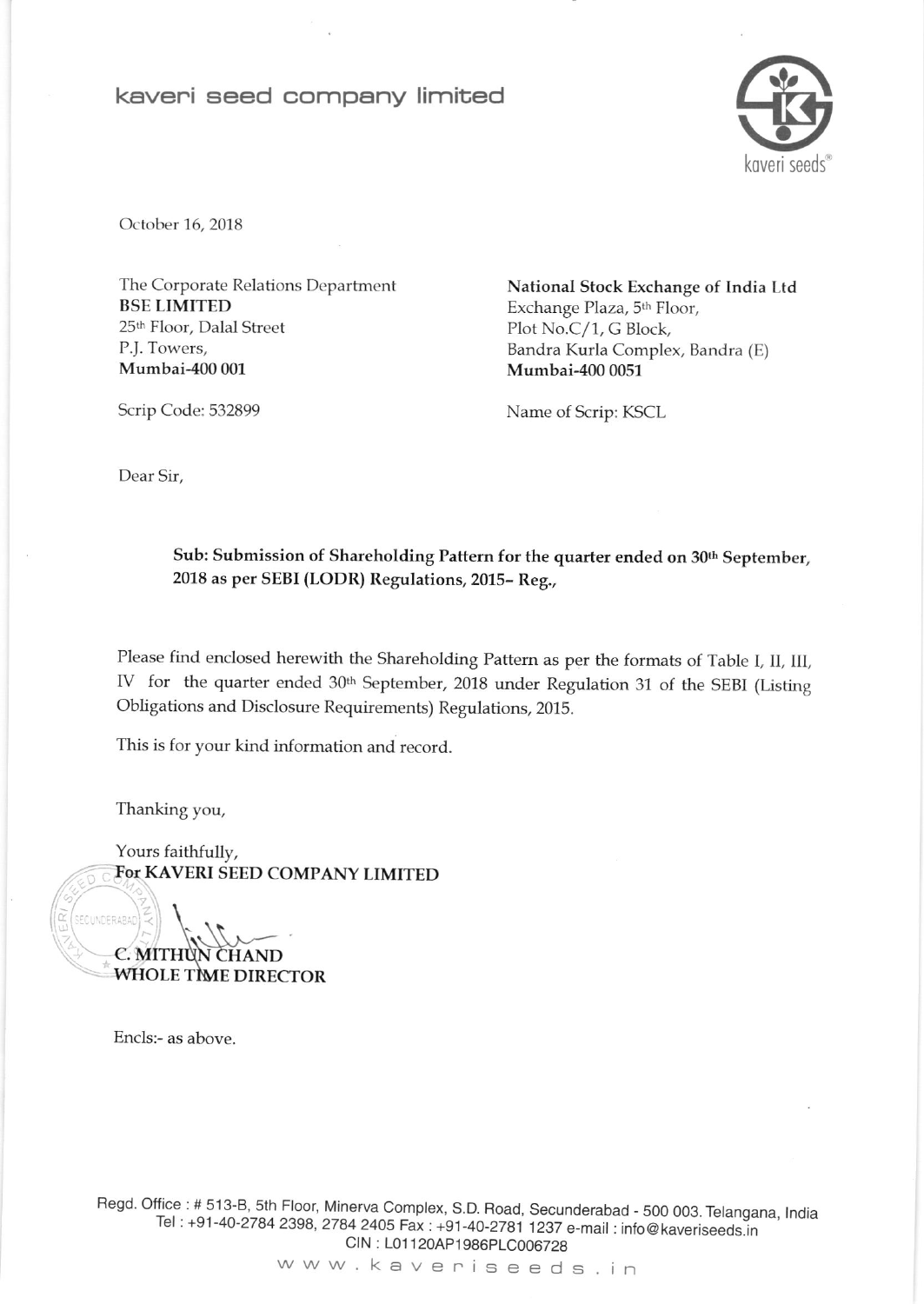## Holding of Specified Securities

| Annexure - I                                                                                                                                          |            |             |  |  |  |  |  |  |  |
|-------------------------------------------------------------------------------------------------------------------------------------------------------|------------|-------------|--|--|--|--|--|--|--|
| 1. Name of Listed Entity:   KAVERI SEED COMPANY LIMITED                                                                                               |            |             |  |  |  |  |  |  |  |
| 2. Scrip Code/Name of Scrip/Class of Security<br>1532899                                                                                              |            |             |  |  |  |  |  |  |  |
| 3. Share Holding Pattern Filed under: Reg. 31(1)(a)/Reg. 31(1)(b)/Reg.31(1)(c)                                                                        |            |             |  |  |  |  |  |  |  |
| a. If under 31(1)(b) then indicate the report for Quarter ending                                                                                      | 30-09-2018 |             |  |  |  |  |  |  |  |
| $\vert$ b. If under 31(1)(c) then indicate date of allotment/extinguishment                                                                           |            |             |  |  |  |  |  |  |  |
| 4. Declaration: The Listed entity is required to submit the following declaration to the extent of submission of information:-                        |            |             |  |  |  |  |  |  |  |
|                                                                                                                                                       |            |             |  |  |  |  |  |  |  |
| <b>Particulars</b>                                                                                                                                    |            | No*<br>Yes* |  |  |  |  |  |  |  |
| Whether the Listed Entity has issued any partly paid up shares?                                                                                       |            | <b>No</b>   |  |  |  |  |  |  |  |
| 2<br>Whether the Listed Entity has issued any Convertible Securities or Warrants?                                                                     |            | No          |  |  |  |  |  |  |  |
| 3<br>Whether the Listed Entity has any shares against which depository receipts are issued?                                                           |            | <b>No</b>   |  |  |  |  |  |  |  |
| Whether the Listed Entity has any shares in locked-in?<br>14                                                                                          |            | <b>No</b>   |  |  |  |  |  |  |  |
| 5<br>Whether any shares held by promoters are pledge or otherwise encumbered?                                                                         |            | No          |  |  |  |  |  |  |  |
| <sup>*</sup> If the Listed Entity selects the option 'No' for the questions above, the columns for the partly paid up shares, Outstanding Convertible |            |             |  |  |  |  |  |  |  |
| Securities/Warrants, depository receipts, locked-in shares, No of shares pledged or otherwise encumbered by promoters, as                             |            |             |  |  |  |  |  |  |  |
| applicable, shall not be displayed at the time of dissemination on the Stock Exchange website. Also wherever there is 'No' declared                   |            |             |  |  |  |  |  |  |  |
| by Listed Entity in above table the values will be considered as 'Zero' by default on submission of the format of holding of specified                |            |             |  |  |  |  |  |  |  |
| securities.                                                                                                                                           |            |             |  |  |  |  |  |  |  |
|                                                                                                                                                       |            |             |  |  |  |  |  |  |  |



For KAVERI SEED COMPANY LTD.

Whole is **Whole**